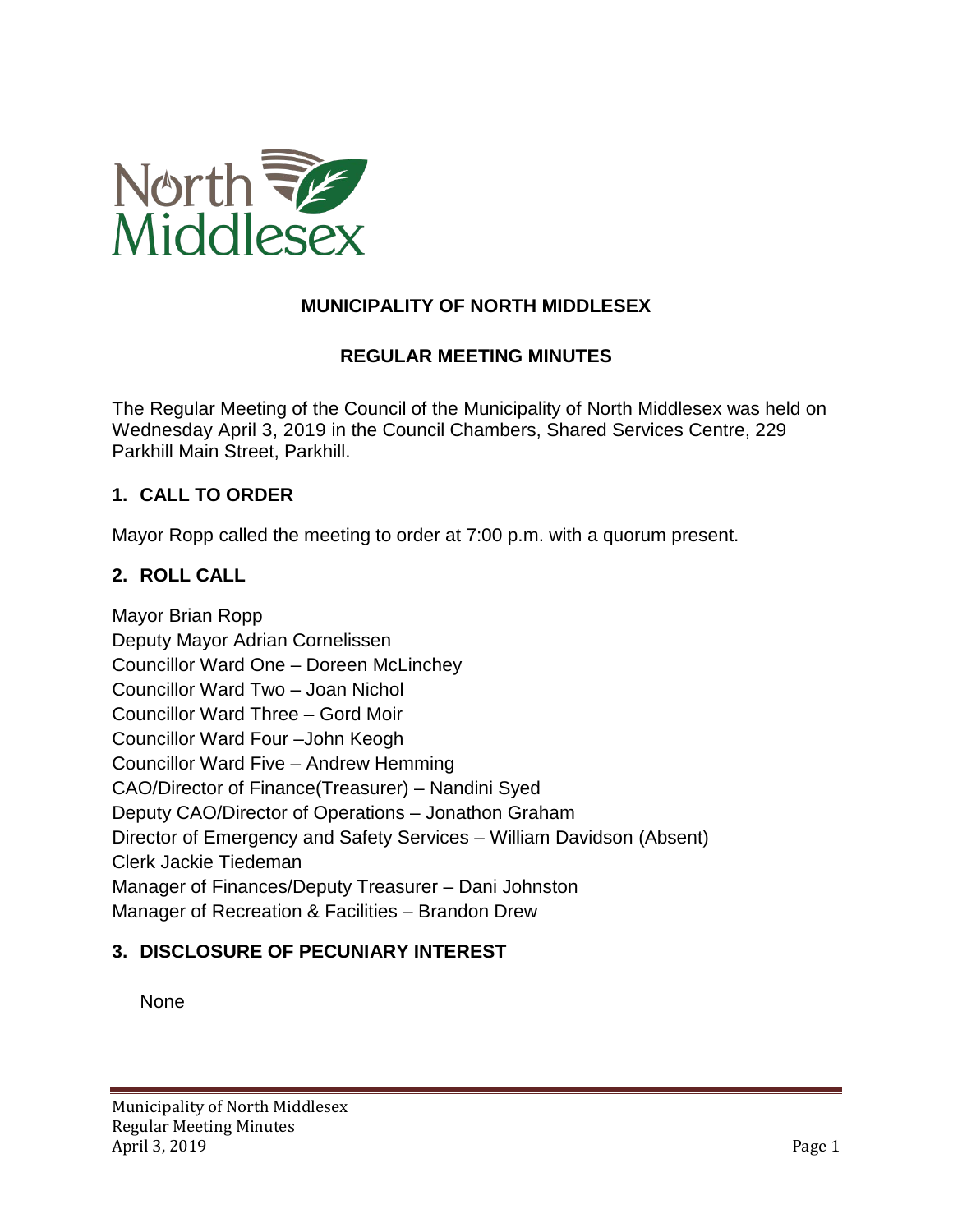# **4. MINUTES OF PREVIOUS MEETINGS**

## **MOTION #082/2019**

**MOIR/HEMMING**: That the March 20, 2019 Regular Meeting Minutes be accepted as presented.

CARRIED

# **5. DELEGATIONS**

7:00 p.m. – Warden Kurtis Smith and CAO, Bill Rayburn from the County of Middlesex were present to provide a local council update. This included providing information of County Services; Levy Services; Local Services; Regional Services; Consolidated Municipal Service Manager and Municipal Corporation Services. Other items currently under review are: Fire Inspection, Broadband, Taxation Distribution, Rural and Small Urban Funding, Property Decisions, Demographic Changes, Employment Services, Ambulance Dispatch, Service Transformation, Transit Project, Library Review, Service Relocation, EarlyOn Implementation, Succession Planning, Human Resources Review and 2019 Budget*. (Powerpoint presentation available on website*)

Several questions were asked by Council and responded to regarding the presentation

Mayor Ropp thanked CAO Bill Rayburn and Warden Smith for attending the meeting and providing the update.

# **6. PUBLIC MEETING**

## **MOTION #083/2019**

**HEMMING/MCLINCHEY**: That Regular Meeting adjourn to Committee of Adjustment at 7:40 p.m. to consider two planning applications.

CARRIED

Regular Meeting resumed at 8:05 p.m. following the planning portion of the agenda

# **7. DEPARTMENTAL REPORTS**

a.Report from Brandon Drew, Facilities Manager – Tender Results for two back-up generators

## **MOTION #084/2019**

**MCLINCHEY/CORNELISSEN**: Be it resolved that Council directs staff to purchase two (2) back-up generators from McCarter Electric for a total cost of \$96,151.00 (including HST).

CARRIED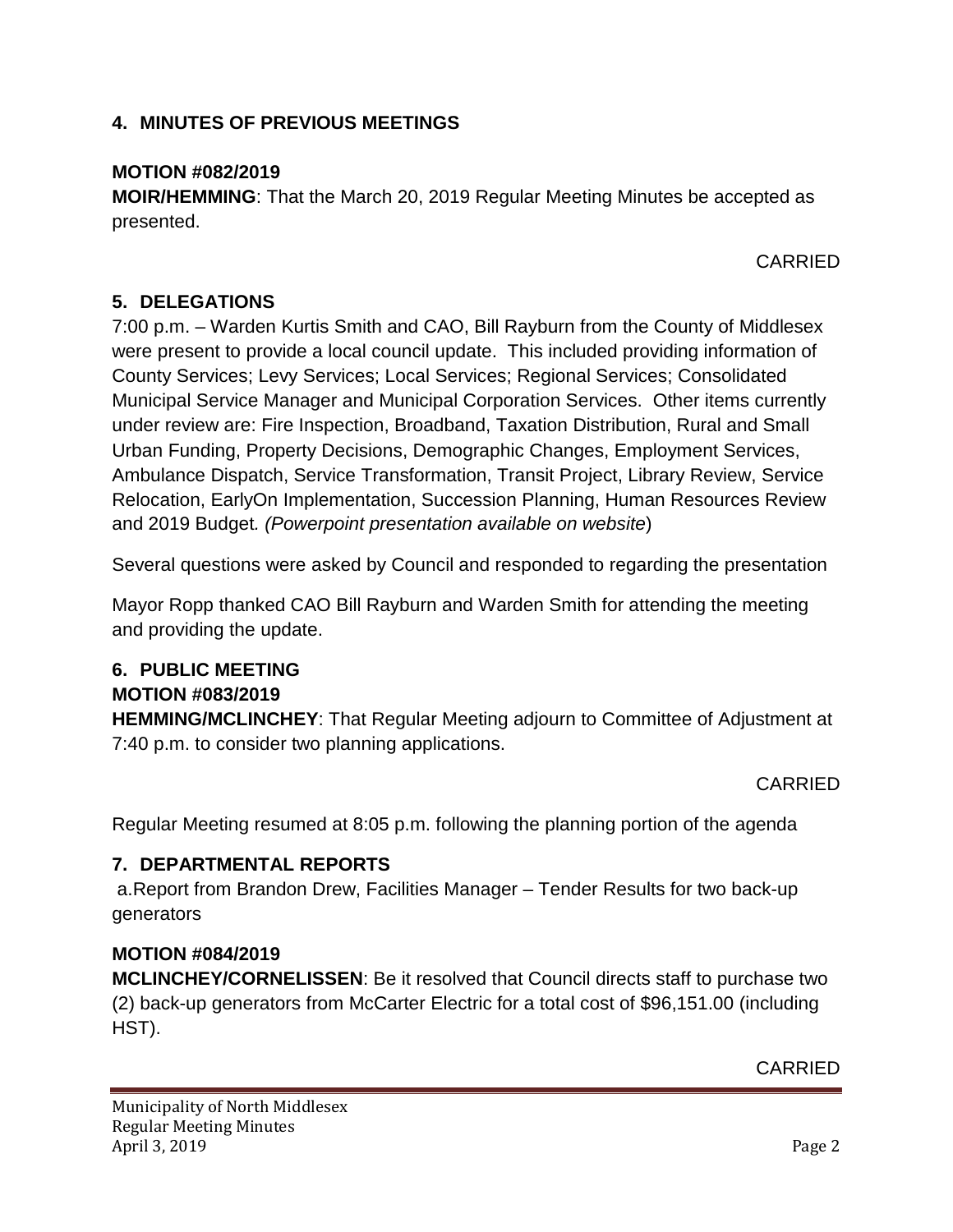Deputy Mayor Cornelissen asked Mr. Drew if he knew the timeline for installation of the generators. Mr. Drew responded that it is anticipated to be complete in September 2019.

b.Report from Deputy CAO/Director of Operations, Jonathan Graham – Monthly

# **MOTION #085/2019**

**NICHOL/HEMMING**: That Council receives the Infrastructure and Operations Monthly Report for April 3, 2019 as information only.

# CARRIED

c.Report from CBO, Vic Stellingwerff – March 2019 Building Activity

## **MOTION #086/2019**

**MCLINCHEY/NICHOL**: That Council receives the Building Activity Report for April 3, 2019 as information only.

## CARRIED

Deputy CAO, Jonathon Graham, will confirm the 'Permit Type' information under 2018 and 2019 respectively on the report as requested by Council.

d.Report from CAO/Director of Finance, Nandini Syed – 2018 Council Remuneration

## **MOTION #087/2019**

**MOIR/KEOGH:** That Council receives the attached 2018 Council Remuneration and Expense Report, as information only.

## CARRIED

e.Report from CAO/Director of Finance, Nandini Syed, Monthly Report – April 2019

Ms. Syed highlighted the 2019 Federal Budget announcements. She advised that although the budget indicates funding to municipalities, in a two tier government it is unclear at this time whom the funding is meant for and therefore further updates will be provided as clarification is released.

Deputy Mayor Cornelissen inquired into the Reaching Home program and how it would be disbursed. Ms. Syed advised that this is not a core service for lower tier municipalities.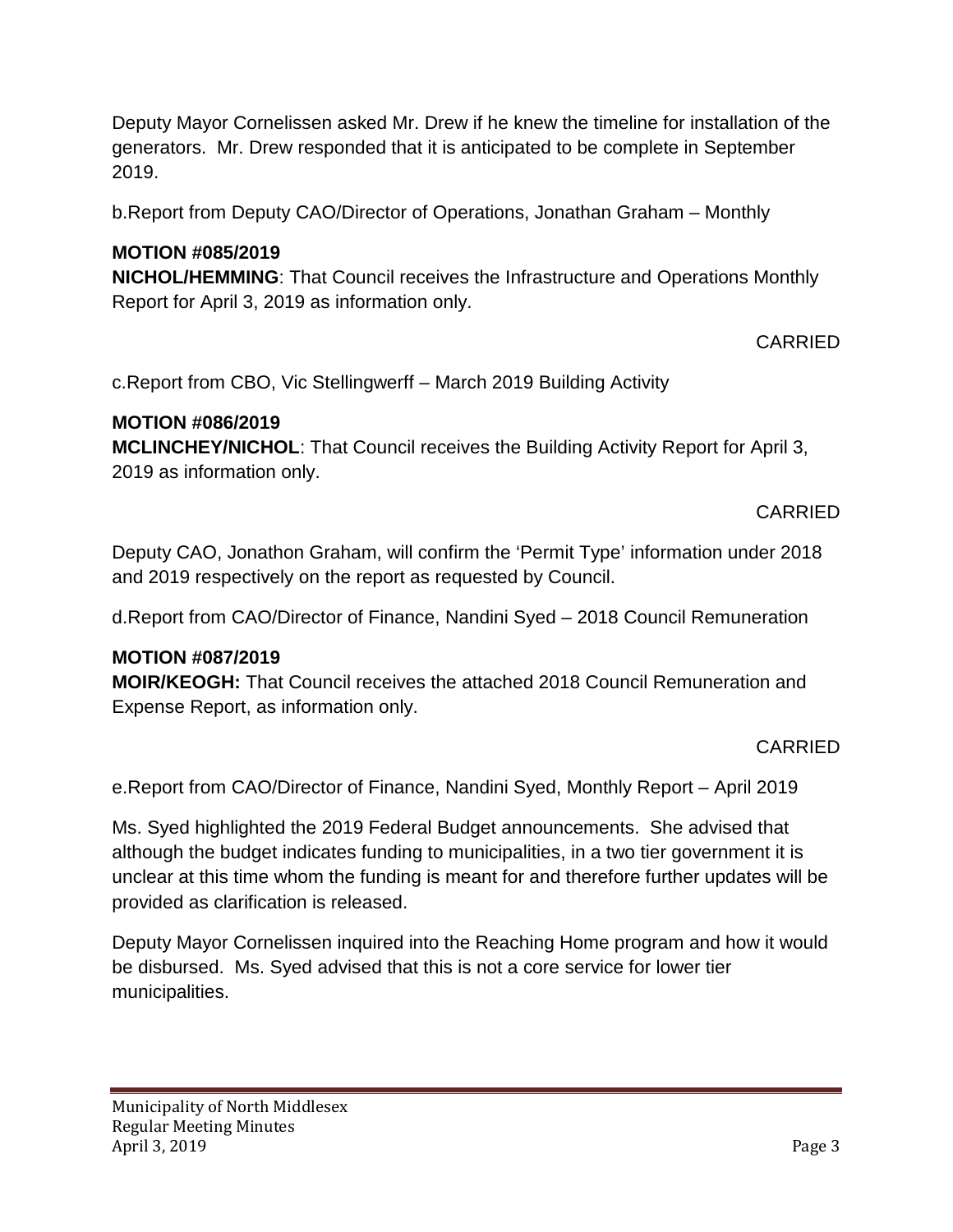Cr. Moir expressed the need for broadband in the rural areas and wondered what options will be explored for our area. Ms. Syed replied that the County is undertaking this initiative therefore we do not want to duplicate efforts.

## **MOTION #088/2019**

**MCLINCHEY/KEOGH**: Be it resolved that Council receives the Administration Monthly update – April 2019 Report, as information only.

CARRIED

# **8. PASSING OF ACCOUNTS**

Compilation of accounts from March 14-27, 2019 in the amount of \$301,420.06

## **MOTION #089/2019**

**CORNELISSEN/MOIR**: Be it resolved that the following Bills and Accounts be approved for payment in the amount of \$301,420.06 General Cheques \$76,060.53 Direct Deposit \$86,745.28 On-line/PAP \$138,215.25 Cemetery \$399.00

CARRIED

## **9. COMMITTEE REPORTS**

a.Lake Huron Primary Water Supply Joint Mgmt Board (Cr. Hemming) - None

b. ABCA (Deputy Mayor Cornelissen) March 21, 2019 Meeting package

Deputy Mayor Cornelissen advised that the CA has funding available for walking trails and he thought of the Nairn area. He also advised that the CA is in receipt of a donation of property.

- c. BWRA (Cr. McLinchey) None
- d. **EDAC** (Cr. Moir) -None
- e. LSAC (Cr. Nichol) Meeting None
- f. Recreation Committee (Cr. Hemming) None
- g. Water/Wastewater Committee (Cr. Moir) None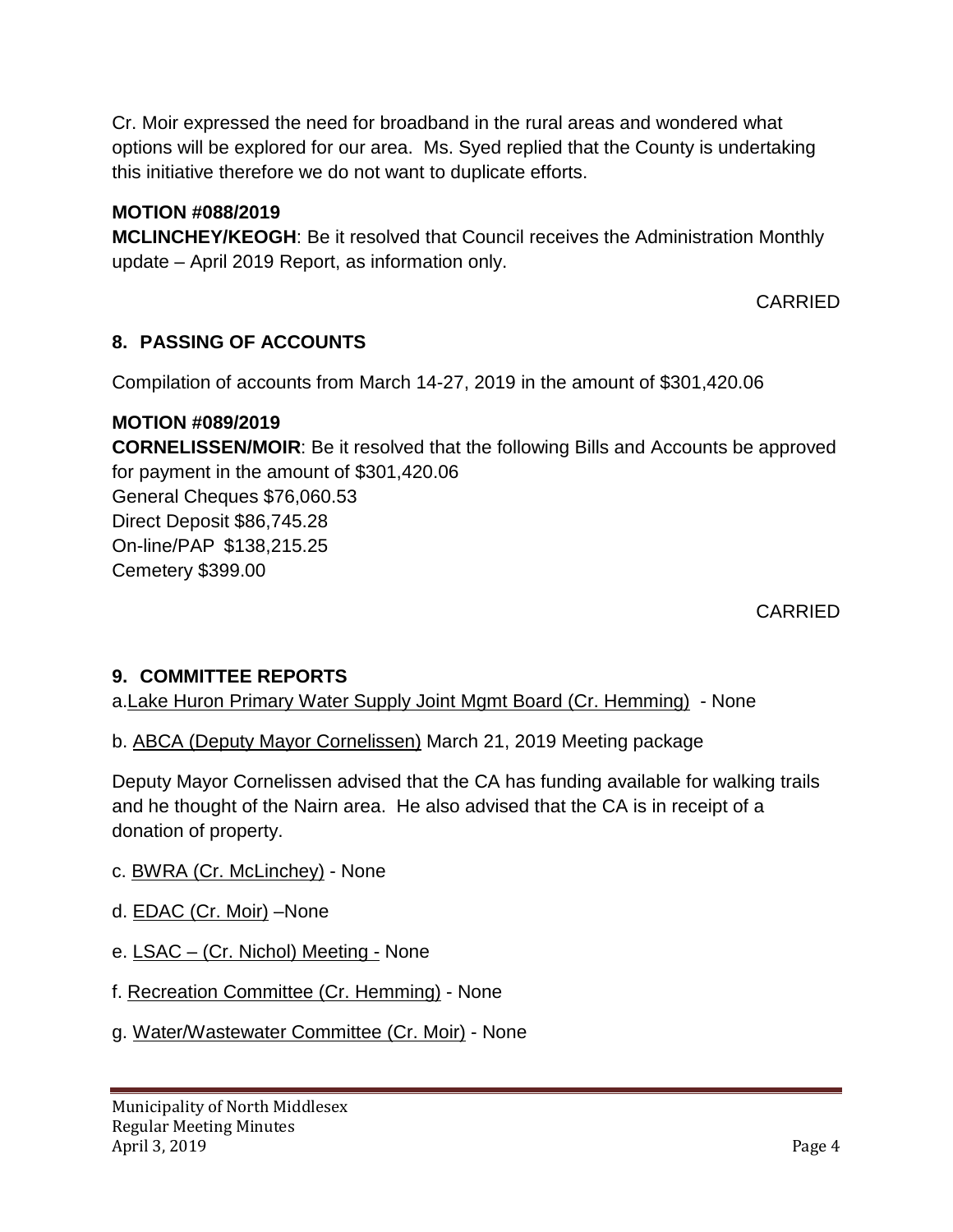h. Policies Review Committee (Cr. Nichol) - April 11, 2019 next meeting

i.Fire Committee - None

j.Budget Committee (Mayor Ropp) – April 8, 2019 next meeting

k. Community Development Fund Committee (Cr. Hemming) - None

l. OCWA Client Advisory Board (Nandini Syed) - None

# **10.CORRESPONDENCE**

a. Invitation to Middlesex Municipal Day – April 25, 2019 (Clerk will RSVP with attendance)

b. City of Quinte West – request to endorse motion – Bottled Water

# **MOTION #090/2019**

**NICHOL/MCLINCHEY**: Be it resolved that the Council of the Municipality of North Middlesex endorses the following motion from the City of Quinte West as follows: *"Whereas water is essential for human life to exist on earth and access to clean drinkable water should be a basic human right, and water has been commodified by the sale of bottled water;*

*And whereas Canada is a participant to the Paris Agreement on Climate Change; And whereas the United Nations has called on all countries to reduce green house gas emissions;*

*And whereas single use plastics are significant items of unnecessary waste that damage our environment;*

*And whereas Canada as a country and all of the provinces and territories are not likely to reach our targets to reduce green house gas emissions by 2030;*

*And whereas many scientists and environmental advocates are asking us to end the fossil fuel based economy as soon as possible;*

*And whereas the City of Quinte West has undertaken initiatives to limit the use of bottled water and promote the use of municipal drinking water in recent years;*

*Be it resolved that the City of Quinte West will undertake a review/audit in 2019 of the City facilities to identify areas where the use of municipal water can be further optimized and the use of bottled water can be reduced or eliminated wherever possible;*

*And further that a policy be developed to promote the use of municipal drinking water in the City;*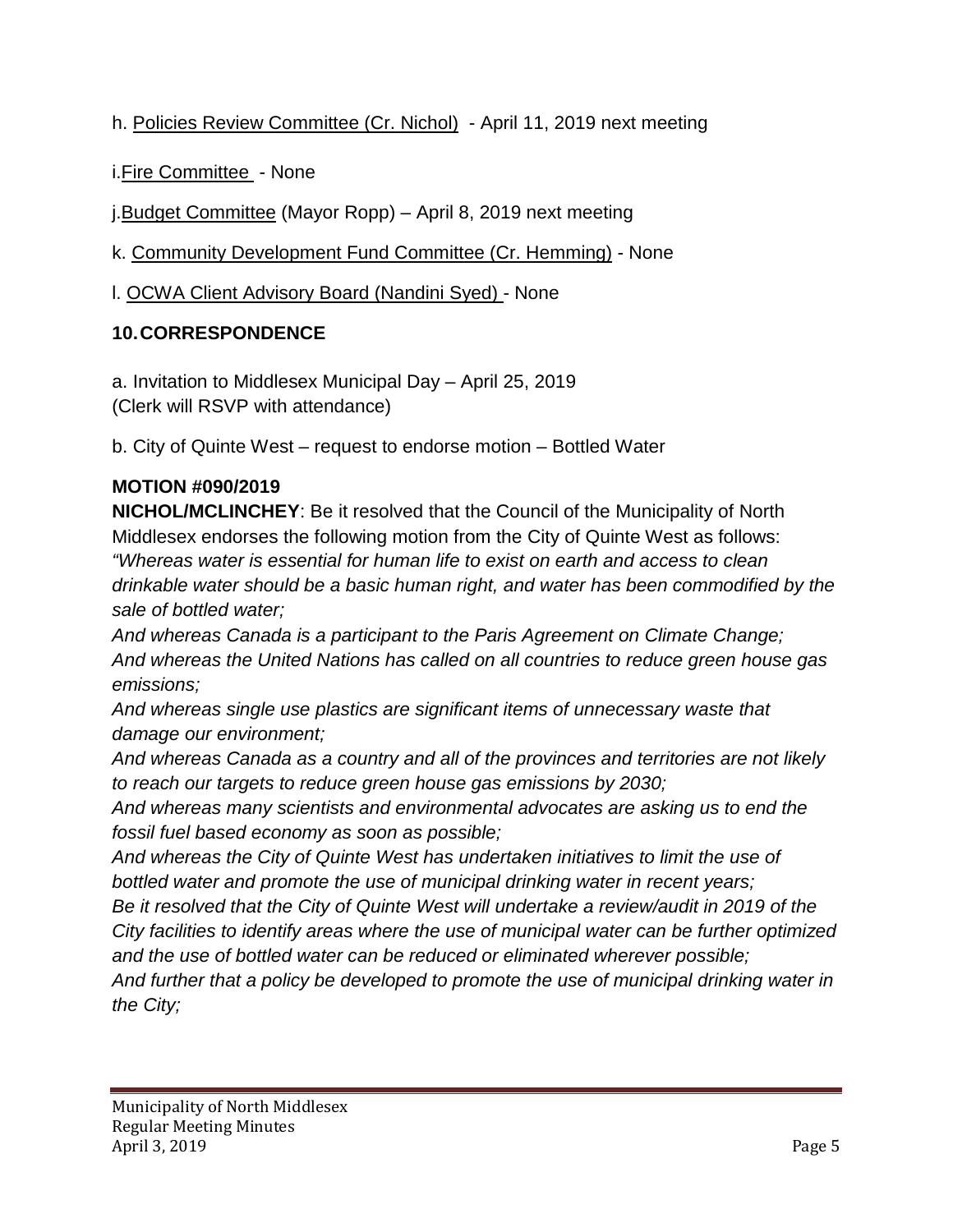## **MOTION CONTINUED**

*And further be it resolved that the City of Quinte West will encourage our immediate neighbours to do the same;*

*And further be it resolved that the City of Quinte West will forward this motion as an aspirational objective to the following partners: All municipalities in Ontario, AMO, all other similar provincial and territorial organizations in Canada, all Premiers and the Prime Minister and the leaders of all Provincial and Federal Parties in Canada with the request that they enact legislation to do the same.*

CARRIED

# **11.OTHER OR URGENT BUSINESS**

a.Consideration of Motion to facilitate request from Ailsa Craig Village Association use of meeting room.

Clerk Jackie Tiedeman requested Council consideration of the motion due to a request from the Village Association to relocate their monthly meetings beginning in 2019. The motion is necessary due to the allocation of funds through the Community Development Fund Program and verbal recommendation to proceed from the Committee.

#### **MOTION #091/2019**

**NICHOL/MOIR**: Be it resolved Council accept the verbal recommendation from the Community Development Fund Committee to reallocate the free rental from the Ailsa Craig Rec Centre small room to the Ye Olde Towne Hall for the Ailsa Craig Village Association for 2019;

And that staff be directed to requisition a cheque to cover the cost which will not impact the overall allocations for 2019.

CARRIED

b.Monte McNaughton, Minister of Infrastructure

CAO Nandini Syed provided Council with a copy of letter just received from the Ministers' Office regarding available financing options, including the Infrastructure Ontario Loan Program, for the Wastewater Infrastructure Upgrade that the North Middlesex is currently undertaking. This project would accommodate growth and build a foundation for economic prosperity for the municipality.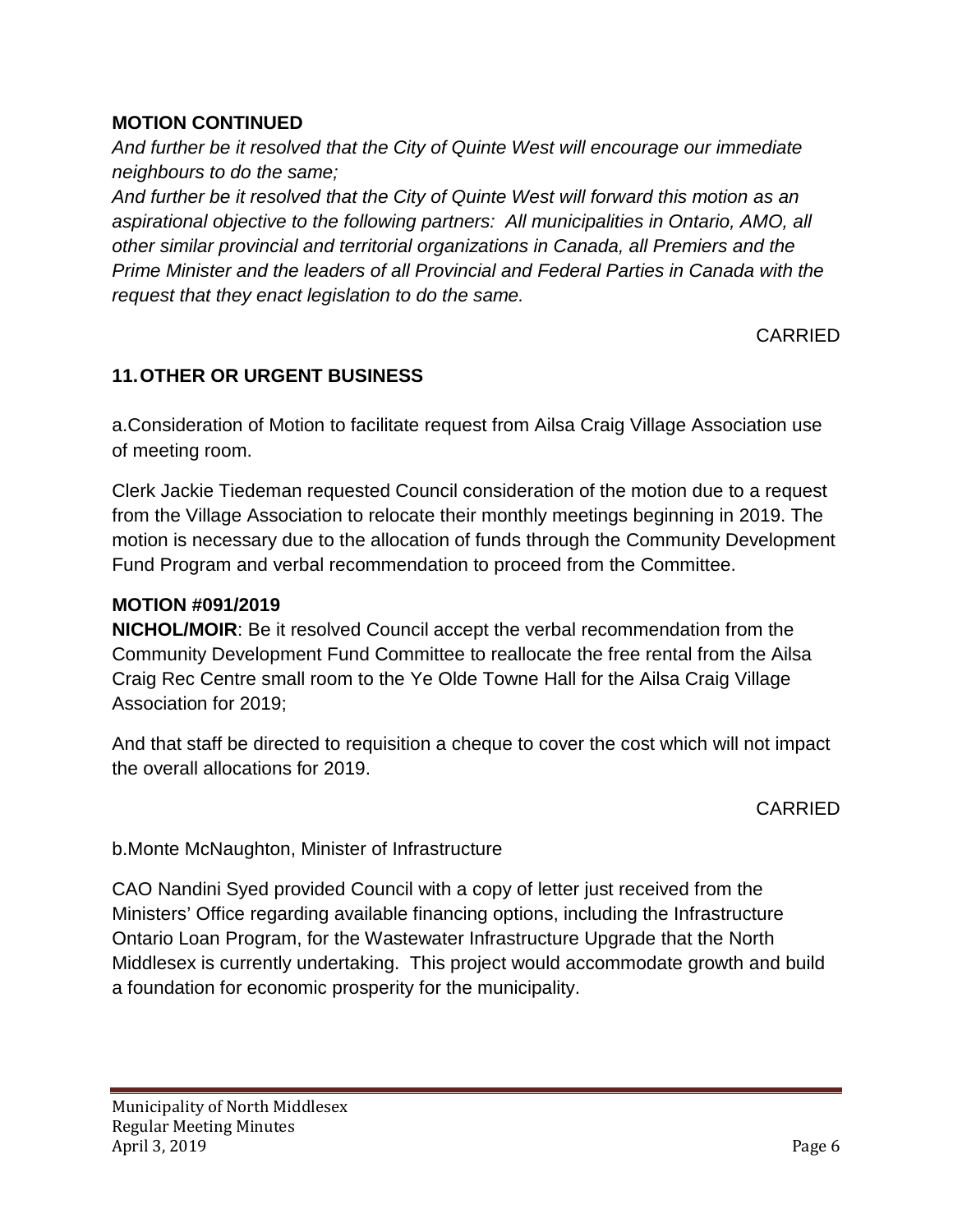Cr. Hemming inquired whether the municipality could apply for multiple grants for this project. Ms. Syed replied that it depends on the criteria however assured Council that all options will be explored.

Cr. Moir advised that he had an inquiry if the municipality had any relief program for water rates. Ms. Syed replied that the municipality does not have a rebate program however there are agencies that can assist individuals with these types of situations at the County.

**12.COMMUNICATIONS** - None

# **13.CLOSED MEETING (UNDER SECTION 239 OF THE** *MUNICIPAL ACT)*

## **MOTION #092/2019**

**CORNELISSEN/MOIR**: That the Regular Meeting adjourn to Closed Meeting at 8:34 p.m. under the following exception and that Nandini Syed be appointed as 'Acting Clerk' for the purpose of recording the minutes:

Personal matters about an identifiable individual, including municipal or local board employee; and

Labour Relations

CARRIED

## **14.CONSIDERATION OF MATTERS ARISING FROM CLOSED MEETING**

## **MOTION #093/2019**

**MCLINCHEY/KEOGH**: That the Closed Meeting adjourn and return to Regular Meeting at 9:10 p.m. with no recommendations.

CARRIED

## **15.READING OF BY-LAWS**

- a. By-law #20 of 2019 ZBA 34828 Lieury Road
- **b.** By-law #21 of 2019 Confirming

## **MOTION #094/2019**

**MCLINCHEY/KEOGH:** That By-laws #20&21 of 2019 be read first and second time.

CARRIED